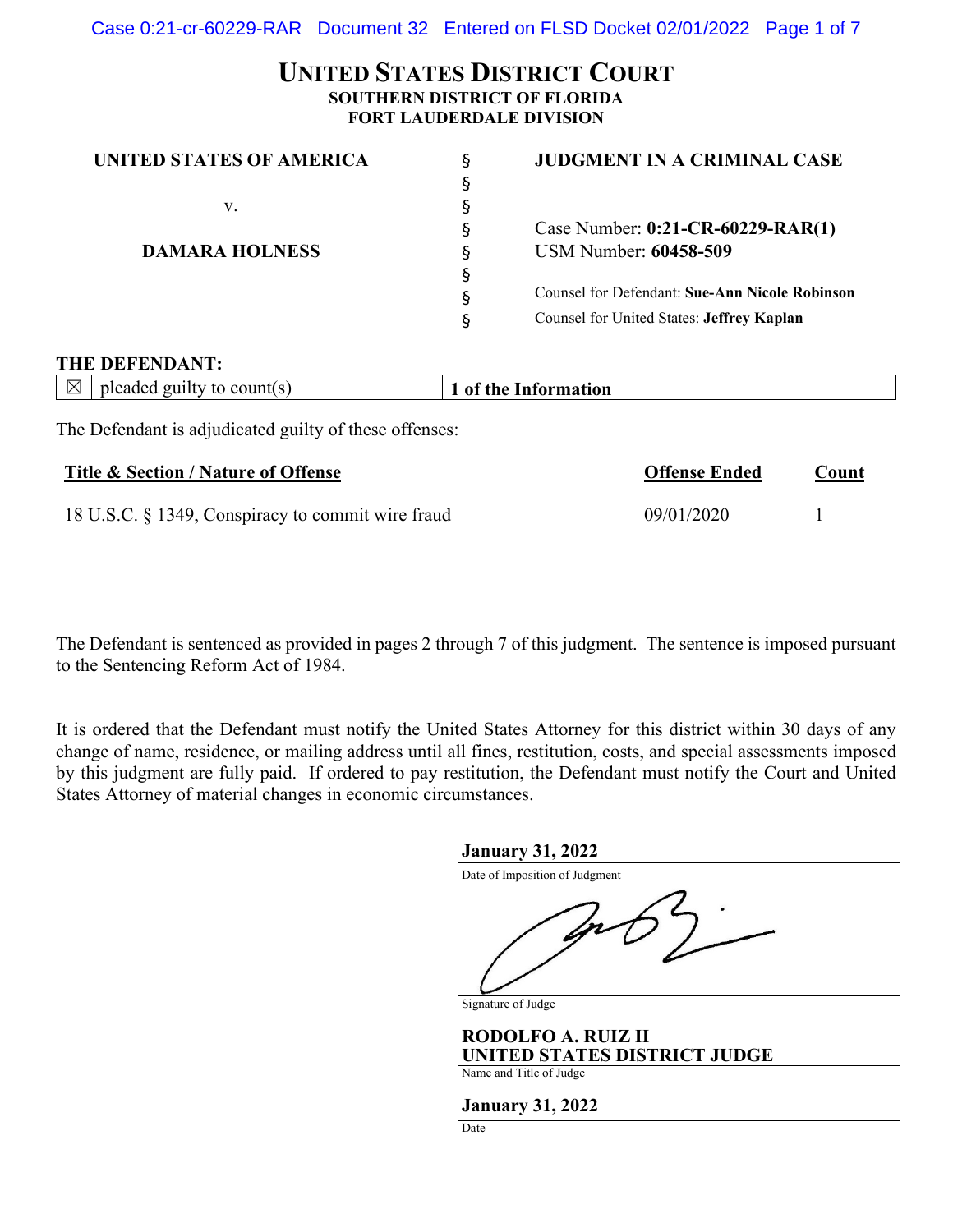AO 245B (Rev. FLSD 2/20) Judgment in a Criminal Case Judgment -- Page 2 of 7

## DEFENDANT: **DAMARA HOLNESS** CASE NUMBER: **0:21-CR-60229-RAR(1)**

### **IMPRISONMENT**

The Defendant is hereby committed to the custody of the United States Bureau of Prisons to be imprisoned for a total term of **20 months as to Count 1**.

- $\boxtimes$  The Court makes the following recommendations to the Bureau of Prisons:
	- Designation in or as near to the Southern District of Florida as possible.
	- Placement in the Residential Drug Abuse Treatment Program (*i.e.* 500-hour drug treatment program) at a designated Bureau of Prisons institution.
- $\boxtimes$  The Defendant will surrender for service of sentence at the institution designated by the Bureau of Prisons or, if not yet designated, at the office of the United States Marshals Service for the Southern District of Florida before **12:00 PM on April 25, 2022.**

## **RETURN**

I have executed this judgment as follows:

Defendant delivered on \_\_\_\_\_\_\_\_\_\_\_\_\_\_\_\_\_\_\_\_\_\_\_\_\_\_\_\_\_\_\_\_\_\_\_\_\_\_\_\_ to \_\_\_\_\_\_\_\_\_\_\_\_\_\_\_\_\_\_\_\_\_\_\_\_\_\_\_\_\_\_\_\_\_\_\_\_\_\_\_\_ at \_\_\_\_\_\_\_\_\_\_\_\_\_\_\_\_\_\_\_\_\_\_\_\_\_\_\_\_\_\_\_\_\_\_, with a certified copy of this judgment.

UNITED STATES MARSHAL

DEPUTY UNITED STATES MARSHAL

**\_\_\_\_\_\_\_\_\_\_\_\_\_\_\_\_\_\_\_\_\_\_\_\_\_\_\_\_\_\_\_\_\_\_\_\_\_\_\_\_\_\_\_**

**\_\_\_\_\_\_\_\_\_\_\_\_\_\_\_\_\_\_\_\_\_\_\_\_\_\_\_\_\_\_\_\_\_\_\_\_\_\_\_\_\_\_\_**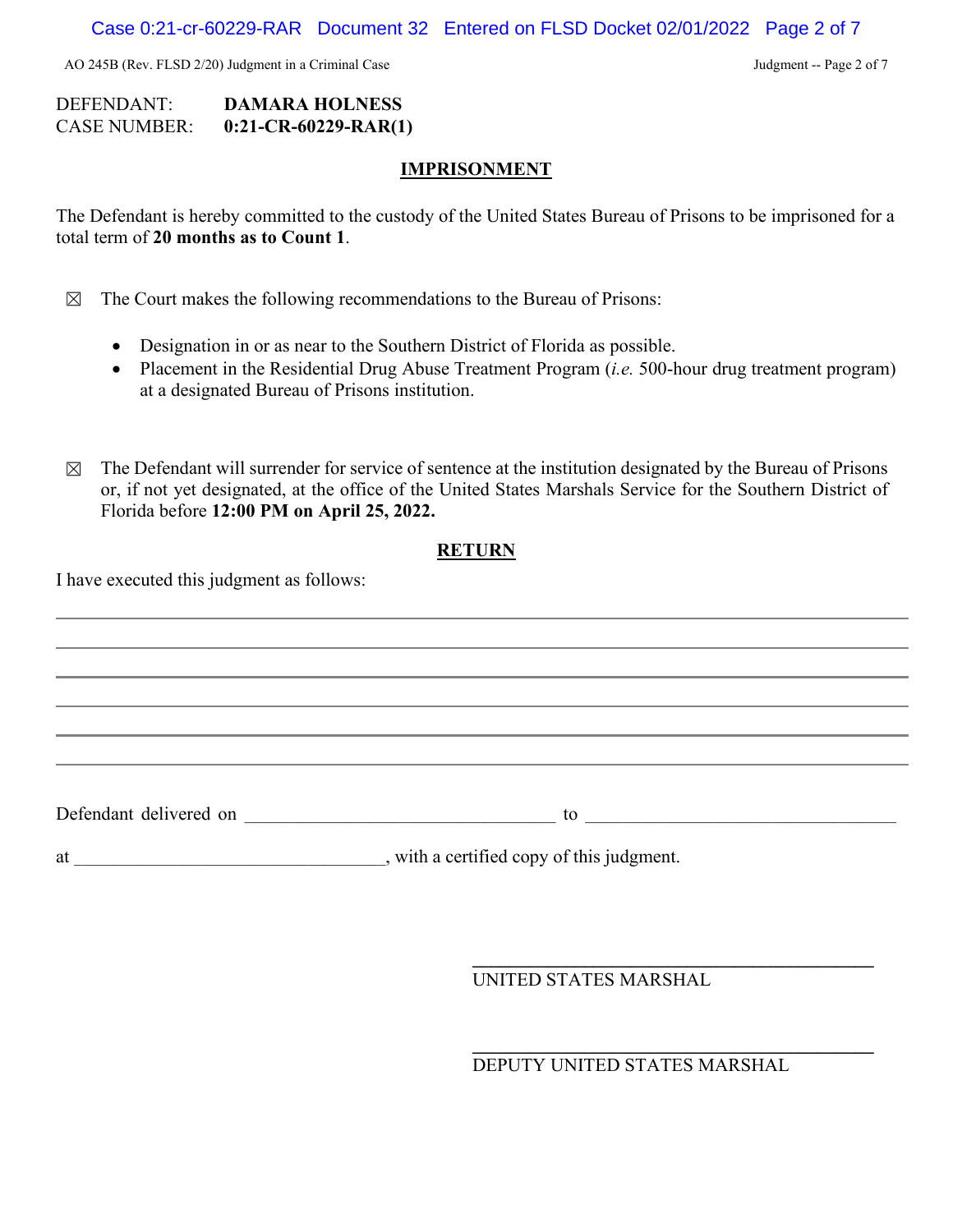AO 245B (Rev. FLSD 2/20) Judgment in a Criminal Case Judgment -- Page 3 of 7

## DEFENDANT: **DAMARA HOLNESS** CASE NUMBER: **0:21-CR-60229-RAR(1)**

#### **SUPERVISED RELEASE**

Upon release from imprisonment, the Defendant shall be on supervised release for a term of **five (5) years.**

### **MANDATORY CONDITIONS**

- 1. You must not commit another federal, state, or local crime.
- 2. You must not unlawfully possess a controlled substance.
- 3. You must refrain from any unlawful use of a controlled substance. You must submit to one drug test within 15 days of release from imprisonment and at least two periodic drug tests thereafter, as determined by the Court.
	- $\Box$  The above drug testing condition is suspended, based on the Court's determination that you pose a low risk of future substance abuse. (*check if applicable*)
- 4. ☐ You must make restitution in accordance with 18 U.S.C. §§ 3663 and 3663A or any other statute authorizing a sentence of restitution. *(check if applicable)*
- 5. ☒ You must cooperate in the collection of DNA as directed by the probation officer. (*check if applicable*)
- 6.  $\Box$  You must comply with the requirements of the Sex Offender Registration and Notification Act (34) U.S.C. § 20901, et seq.) as directed by the probation officer, the Bureau of Prisons, or any state sex offender registration agency in which you reside, work, are a student, or were convicted of a qualifying offense. (*check if applicable*)
- 7. ☐ You must participate in an approved program for domestic violence. (*check if applicable*)

You must comply with the standard conditions that have been adopted by this Court as well as with any additional conditions on the attached page.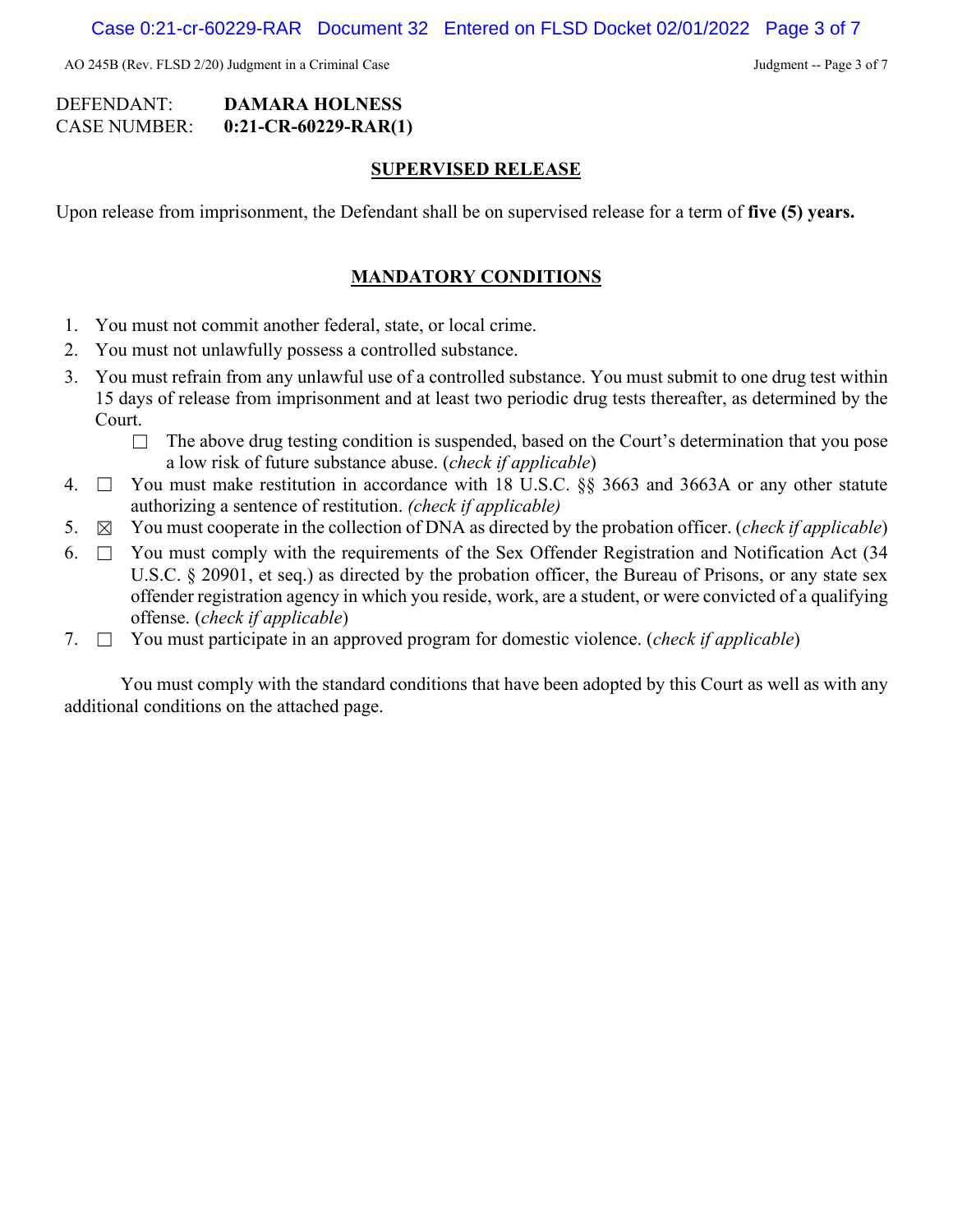AO 245B (Rev. FLSD 2/20) Judgment in a Criminal Case Judgment -- Page 4 of 7

#### DEFENDANT: **DAMARA HOLNESS** CASE NUMBER: **0:21-CR-60229-RAR(1)**

#### **STANDARD CONDITIONS OF SUPERVISION**

As part of your supervised release, you must comply with the following standard conditions of supervision. These conditions are imposed because they establish the basic expectations for your behavior while on supervision and identify the minimum tools needed by probation officers to keep informed, report to the Court about, and bring about improvements in your conduct and condition.

1. You must report to the probation office in the federal judicial district where you are authorized to reside within 72 hours of your release from imprisonment, unless the probation officer instructs you to report to a different probation office or within a different time frame.

2. After initially reporting to the probation office, you will receive instructions from the Court or the probation officer about how and when you must report to the probation officer, and you must report to the probation officer as instructed.

3. You must not knowingly leave the federal judicial district where you are authorized to reside without first getting permission from the Court or the probation officer.

4. You must answer truthfully the questions asked by your probation officer.

5. You must live at a place approved by the probation officer. If you plan to change where you live or anything about your living arrangements (such as the people you live with), you must notify the probation officer at least 10 days before the change. If notifying the probation officer in advance is not possible due to unanticipated circumstances, you must notify the probation officer within 72 hours of becoming aware of a change or expected change.

6. You must allow the probation officer to visit you at any time at your home or elsewhere, and you must permit the probation officer to take any items prohibited by the conditions of your supervision that he or she observes in plain view.

7. You must work full time (at least 30 hours per week) at a lawful type of employment, unless the probation officer excuses you from doing so. If you do not have full-time employment you must try to find full-time employment, unless the probation officer excuses you from doing so. If you plan to change where you work or anything about your work (such as your position or your job responsibilities), you must notify the probation officer at least 10 days before the change. If notifying the probation officer at least 10 days in advance is not possible due to unanticipated circumstances, you must notify the probation officer within 72 hours of becoming aware of a change or expected change.

8. You must not communicate or interact with someone you know is engaged in criminal activity. If you know someone has been convicted of a felony, you must not knowingly communicate or interact with that person without first getting the permission of the probation officer.

9. If you are arrested or questioned by a law enforcement officer, you must notify the probation officer within 72 hours.

10. You must not own, possess, or have access to a firearm, ammunition, destructive device, or dangerous weapon (i.e., anything that was designed, or was modified for, the specific purpose of causing bodily injury or death to another person such as nunchakus or tasers).

11. You must not act or make any agreement with a law enforcement agency to act as a confidential human source or informant without first getting the permission of the Court.

12. If the probation officer determines that you pose a risk to another person (including an organization), the probation officer may require you to notify the person about the risk and you must comply with that instruction. The probation officer may contact the person and confirm that you have notified the person about the risk.

13. You must follow the instructions of the probation officer related to the conditions of supervision.

## **U.S. Probation Office Use Only**

A U.S. probation officer has instructed me on the conditions specified by the Court and has provided me with a written copy of this judgment containing these conditions. I understand additional information regarding these conditions is available at [www.flsp.usCourts.gov.](http://www.flsp.uscourts.gov/)

Defendant's Signature Date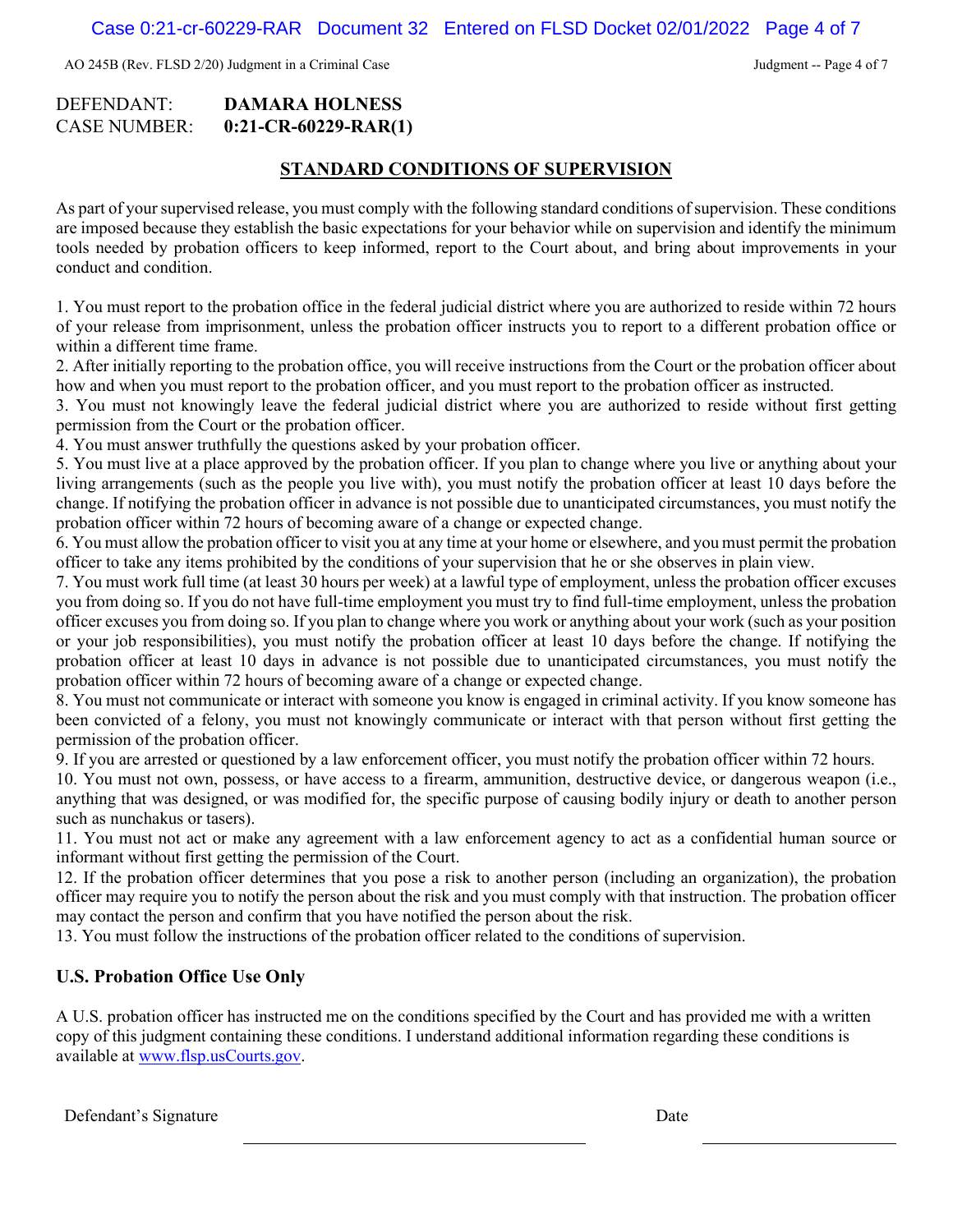AO 245B (Rev. FLSD 2/20) Judgment in a Criminal Case Judgment -- Page 5 of 7

## DEFENDANT: **DAMARA HOLNESS** CASE NUMBER: **0:21-CR-60229-RAR(1)**

## **SPECIAL CONDITIONS OF SUPERVISION**

**Financial Disclosure Requirement:** The Defendant shall provide complete access to financial information, including disclosure of all business and personal finances, to the U.S. Probation Officer.

**Permissible Search:** The Defendant shall submit to a search of his/her person or property conducted in a reasonable manner and at a reasonable time by the U.S. Probation Officer.

**Self-Employment Restriction:** The Defendant shall obtain prior written approval from the Court before entering into any self-employment.

**Unpaid Restitution, Fines, or Special Assessments:** If the Defendant has any unpaid amount of restitution, fines, or special assessments, the Defendant shall notify the probation officer of any material change in the Defendant's economic circumstances that might affect the Defendant's ability to pay.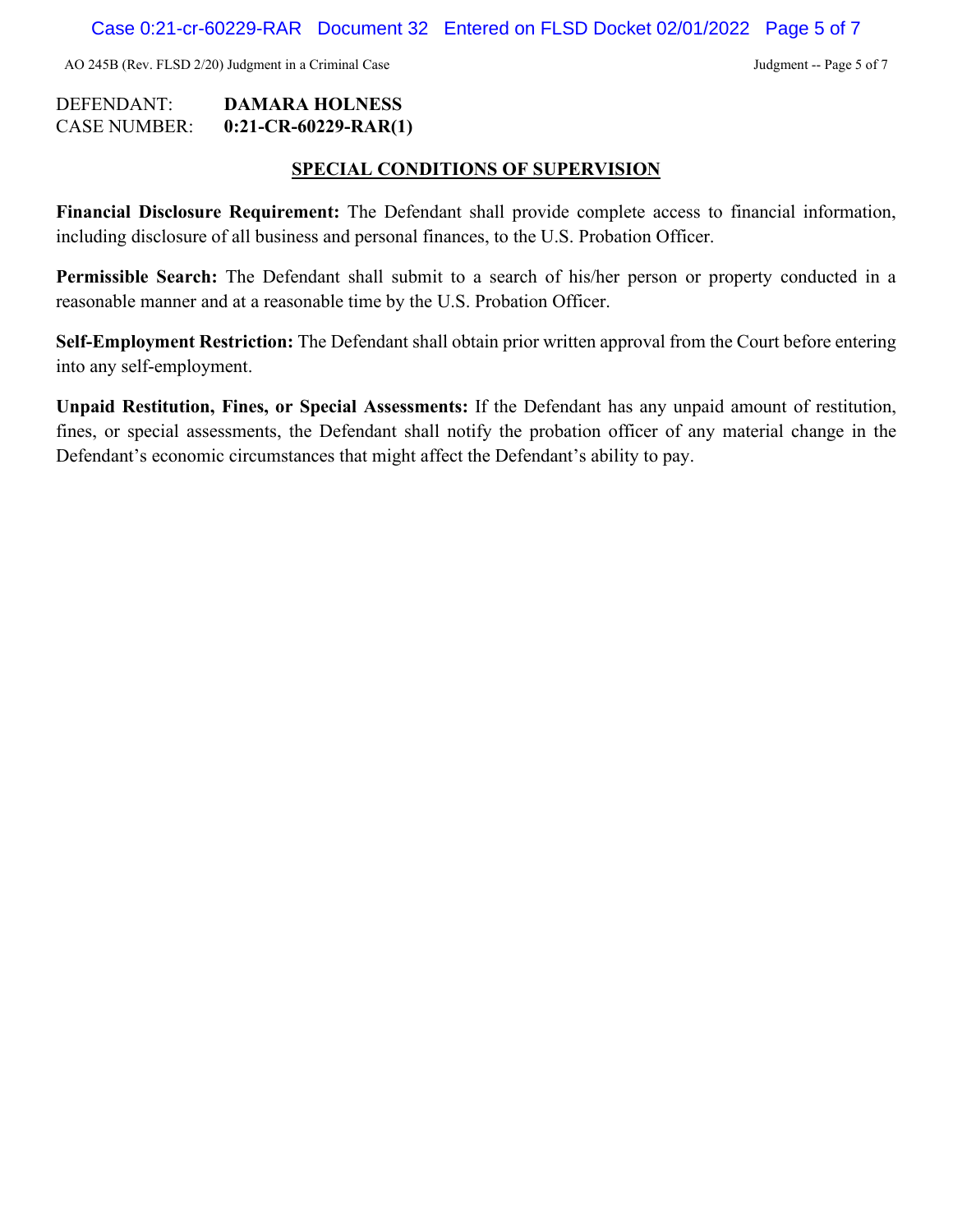AO 245B (Rev. FLSD 2/20) Judgment in a Criminal Case Judgment -- Page 6 of 7

## DEFENDANT: **DAMARA HOLNESS** CASE NUMBER: **0:21-CR-60229-RAR(1)**

#### **CRIMINAL MONETARY PENALTIES**

The Defendant must pay the total criminal monetary penalties under the schedule of payments page.

|               | Assessment | <b>Restitution</b> | Fine | Assessment* | <b>IVTA</b><br>Assessment** |
|---------------|------------|--------------------|------|-------------|-----------------------------|
| <b>TOTALS</b> | \$100.00   | \$300,000.00       |      |             |                             |

 $\boxtimes$  The Defendant must make restitution (including community restitution) to the following payees in the amount listed below.

> If the Defendant makes a partial payment, each payee shall receive an approximately proportioned payment. However, pursuant to 18 U.S.C. § 3664(i), all nonfederal victims must be paid before the United States is paid.

| <b>NAME OF PAYEE</b>       | <b>TOTAL LOSS*</b> | <b>RESTITUTION ORDERED</b> |
|----------------------------|--------------------|----------------------------|
| Clerk, U.S. District Court | \$300,000.00       | \$300,000.00               |

Restitution with Imprisonment - It is further ordered that the Defendant shall pay restitution in the amount of **\$300,000.00**. During the period of incarceration, payment shall be made as follows: (1) if the Defendant earns wages in a Federal Prison Industries (UNICOR) job, then the Defendant must pay 50% of wages earned toward the financial obligations imposed by this Judgment in a Criminal Case; (2) if the Defendant does not work in a UNICOR job, then the Defendant must pay a minimum of \$25.00 per quarter toward the financial obligations imposed in this order. Upon release of incarceration, the Defendant shall pay restitution at the rate of 10% of monthly gross earnings, until such time as the Court may alter that payment schedule in the interests of justice. The U.S. Bureau of Prisons, U.S. Probation Office and U.S. Attorney's Office shall monitor the payment of restitution and report to the Court any material change in the Defendant's ability to pay. These payments do not preclude the government from using other assets or income of the Defendant to satisfy the restitution obligations.

\*\* Justice for Victims of Trafficking Act of 2015, 18 U.S.C. §3014.

\*\*\* Findings for the total amount of losses are required under Chapters 109A, 110, 110A, and 113A of Title 18 for offenses committed on or after September 13, 1994, but before April 23, 1996.

<sup>\*</sup> Amy, Vicky, and Andy Child Pornography Victim Assistance Act of 2018, 18 U.S.C. §2259.